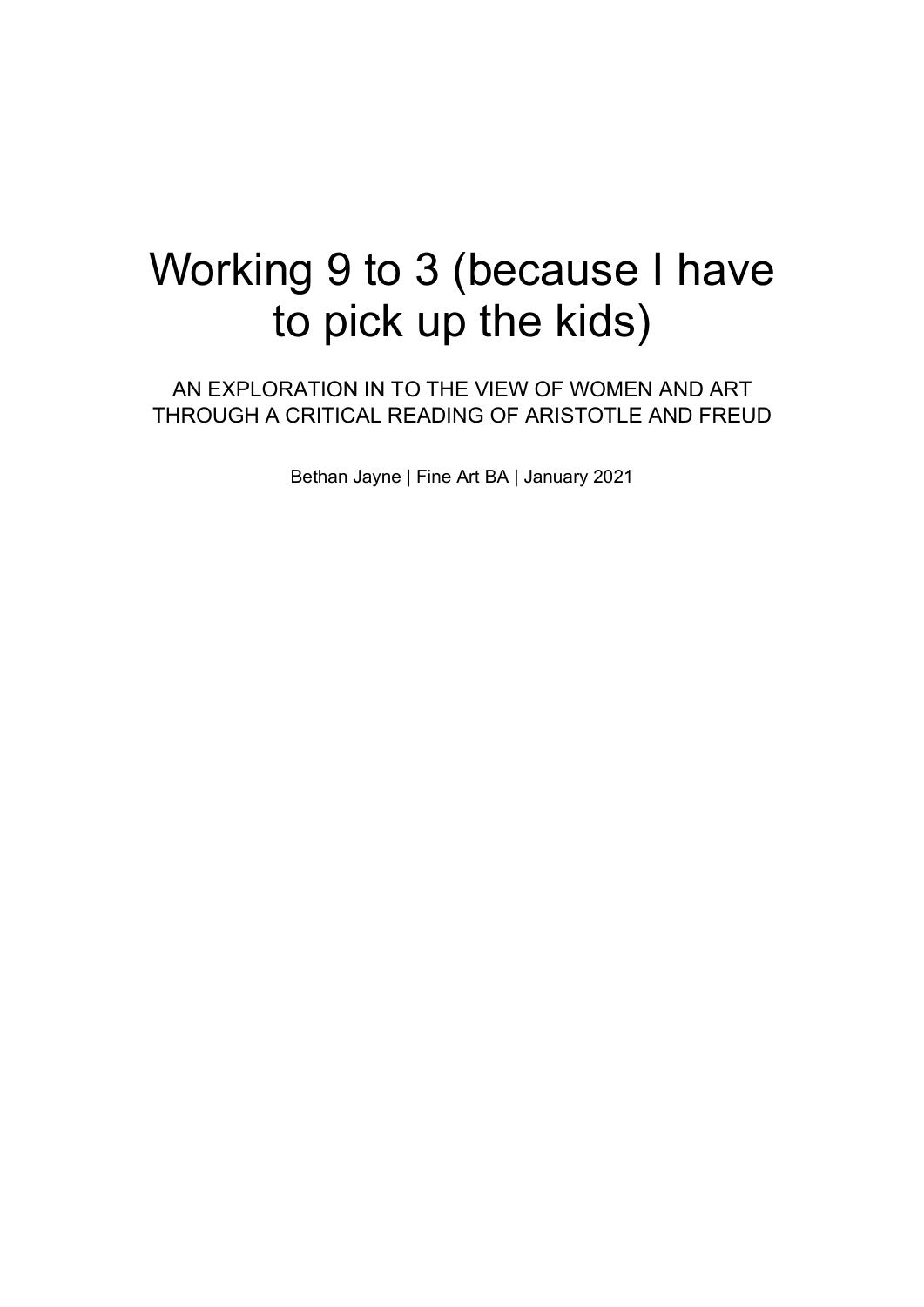# **Contents**

- Page 2 Introduction
- Page 3 Chapter 1: Woman as a cultural, biological flowerpot
- Page 4 Chapter 2: Woman as a temple of worship
- Page 8 Chapter 3: Woman as a passive secondary
- Page 9 Chapter 4: Woman as a strong, powerful entity of envy
- Page 13 Conclusion
- Page 14 Bibliography
- Page 17 List of Illustrations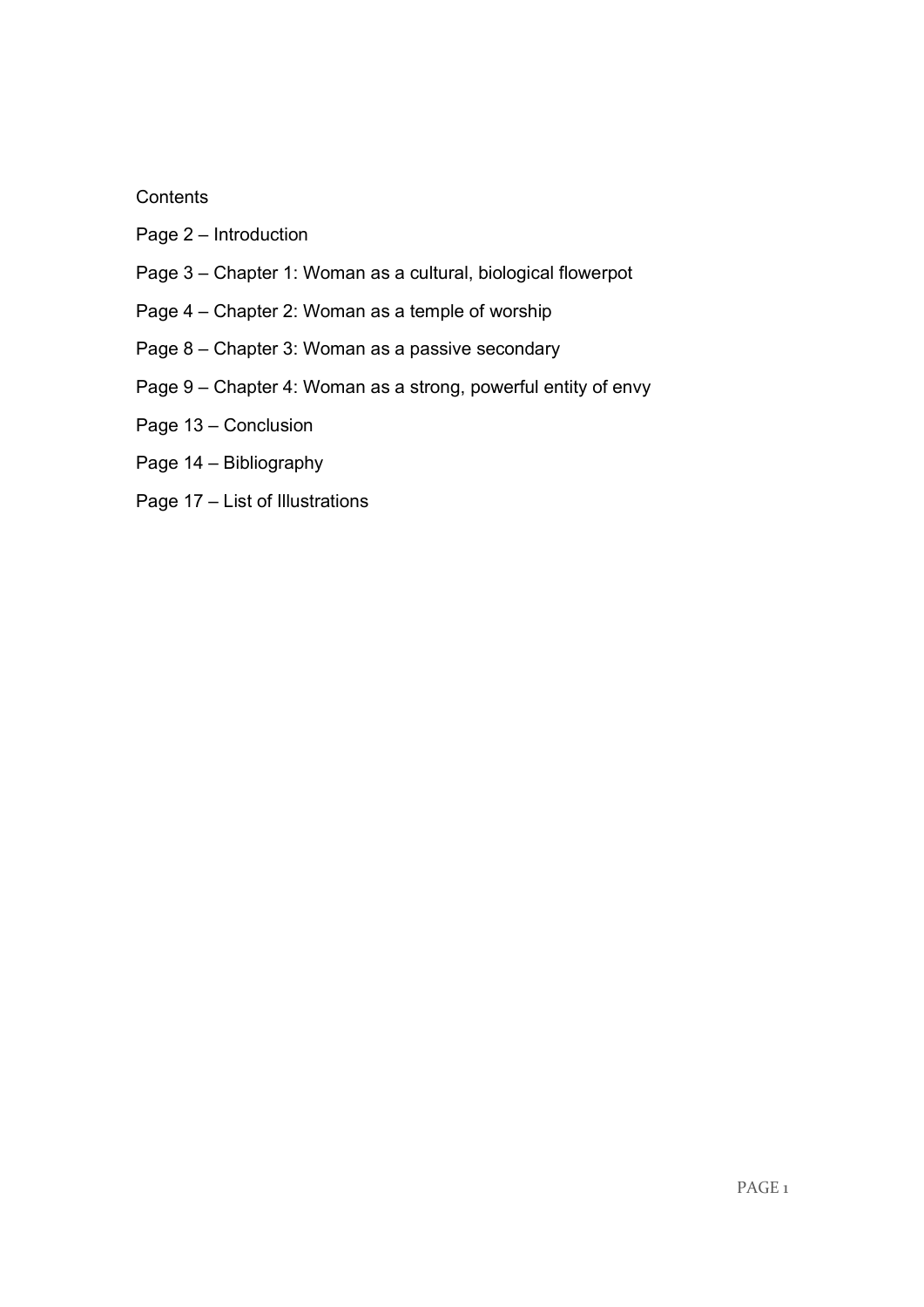## Introduction

I begin this at around 2.30pm on a Tuesday afternoon, with not long to work as in half an hour I have to pick up my imaginary children from school. Little Susie and Jeremy won't be happy if I am late, and my hypothetical husband would not bring himself away from the office early to collect them (he, of course, can happily work until 5 without issue). And with me being a woman without a proper job (being an artist that is), I am left with no choice but to cut my working short and get them myself. I am sorry, Dolly, but you may have to change the lyrics to really encompass the reality of a woman.

This is exactly what I want to explore. How women have been perceived in terms of their place in community, which is mainly as a secondary to man. I will focus on Sigmund Freud and Aristotle, two well-known thinkers who had particularly strong views on women (particularly that of a passive being who acts as an empty vessel for the using of men), both who still have significant contemporary relevance. Aristotle has experienced success since his demise in a number of cultures and founded philosophical and scientific language which is still deemed to be useful. And while analysing the relevance of Greek philosophy now, we have to overcome the historicist approach and remember that although out views have been transformed by contemporary sciences, a lot of current concepts are rooted in ancient philosophy (Berti, 2011, p.23-24). Although a more controversial figure, Freud situates himself as being a creator of a perennial legacy through developing a whole branch of science. The repeat teaching of his work in schools and the concepts he set out which are still discussed now proves his relevance in contemporary society, regardless of whether you necessarily agree with him (Lothane, 2006, p.285-286). Although there is a quite large jump in timescales, Aristotle and Freud place themselves very similarly in their thinking in terms of women, which can be perceived as quite naïve and sexist.

Through more modern and feminist writers Christine Battersby, Karen Horney and Luce Irigaray. By looking at their texts and theories, I would like to use these as a lens of which to analyse artwork by the artists Praxiteles of Athens, Niki de Saint-Phalle, Salvador Dalí, Luis Buñuel and Leonor Fini. Although this may be coming across as more of a philosophical essay, ideas similar to Aristotle's and Freud's are what female and feminist artists are trying to destroy. It is important to critique them because if we do not, we are left with views which reduce women to objects of male desire and use.

It is also important to note that in this essay I will refer to only cisgender men and cisgender women. While I obviously acknowledge that the world is full of an abundance of genders, the theories I am looking that only specify cisgender men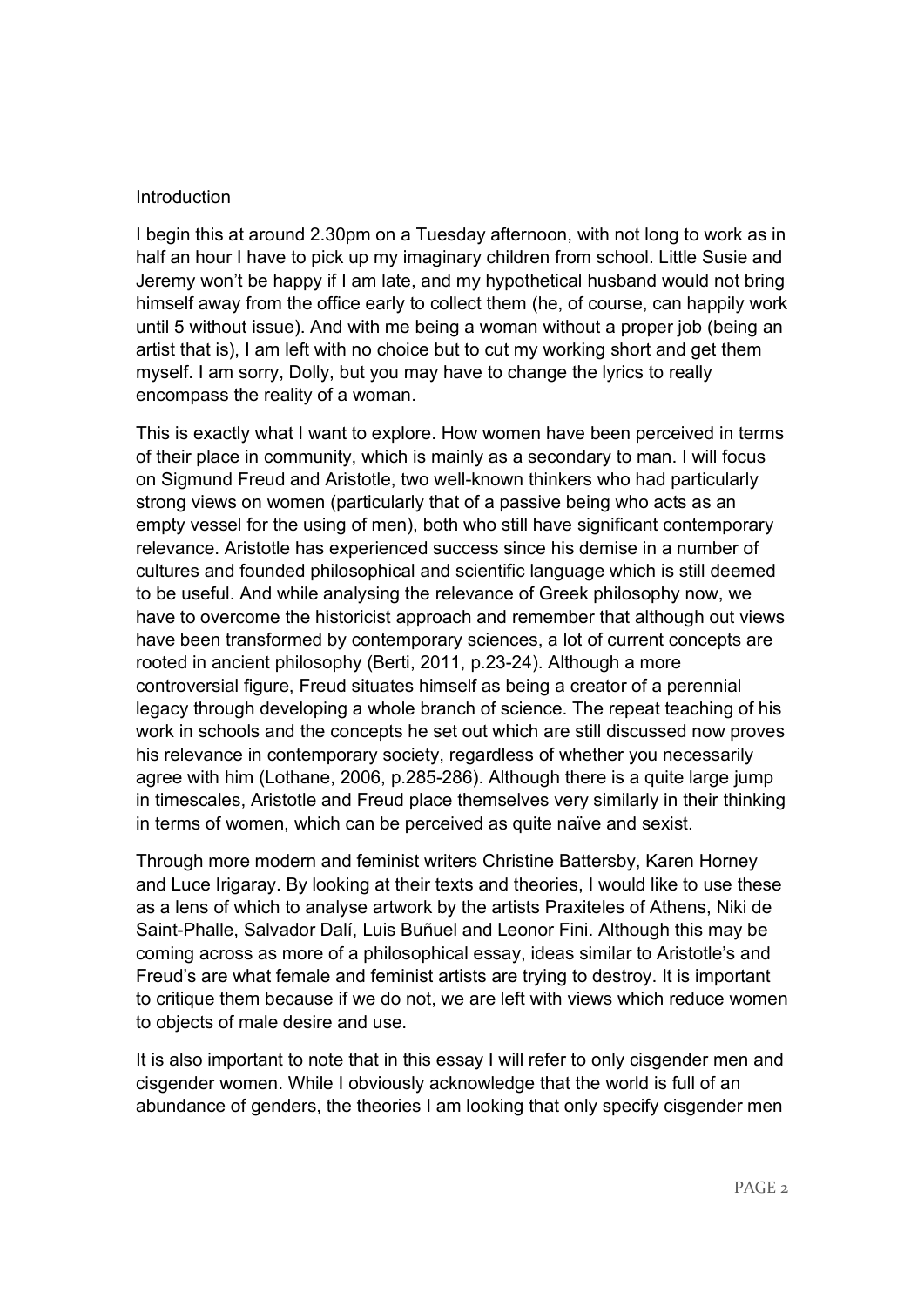and cisgender women. Using just cisgender men and cisgender women allows for some more clarity.

#### Chapter 1 – Woman as a cultural, biological flowerpot

When looking at writings surrounding women, particularly those based upon the place of women in society, it is clear to see that these are written by upper class, wealthy, white men. This fact is very apparent and important, as these people already situate themselves as 'better'. I believe that the fact that such wellestablished male writers have written about women has contributed to the negativity around women.

Take the works of Aristotle. Born in 384 BC in what is now Greek Macedonia, Aristotle studied under Plato and wrote about pretty much any subject you can think of: physics, biology, ethics, music, theatre and politics to name a few (Shields, 2013, p.18). Although he has always been regarded highly, there are many challenges provided by his surviving texts to the modern reader. There are issues surrounding dating, and in turn this impacts the authenticity (Shields, 2013, p.24). So, as much as I want to criticise Aristotle's writings, these issues must also be considered.

Aristotle had what I would call a very baffling view of women. Summed up best in Christine Battersby's 'Gender and Genius: Towards a Feminist Aesthetics', 'Aristotle had argued that the superiority of males can be seen in their larger size, and in the fact that the reproductive organs have grown outwards, instead of remaining underdeveloped inside the body' (1994, p.28-29). Quite simply, having internal genitalia seems to be a very negative thing, maybe because the complexities are hidden from the man and cause him to feel extremely frustrated. Without external genitalia, woman is perceived as a lesser man. Women are seen as a kind of monster or abnormality due to their lack of heat. This lack of heat, which has no scientific backing, is what stops a human reaching their full potential during conception (with full potential here meaning being a male). As women lack heat, it appears as though their growth has been stunted, both in their size compared to men and in their genitalia. If a woman were to have heat, then she would be a man. This expands further through what is now called Aristotle's 'flower-pot' theory of reproduction. According to Aristotle, women simply cannot procreate and are the sterile sex. Imagine you want to grow a flower (the flower of course being a baby). The male semen is the seed and is the only active part of the process. Now women being sterile just provide the soil, container and environmental conditions. Again, according to Battersby: 'A woman is treated as a cultural, as well as biological flower-pot… The role of woman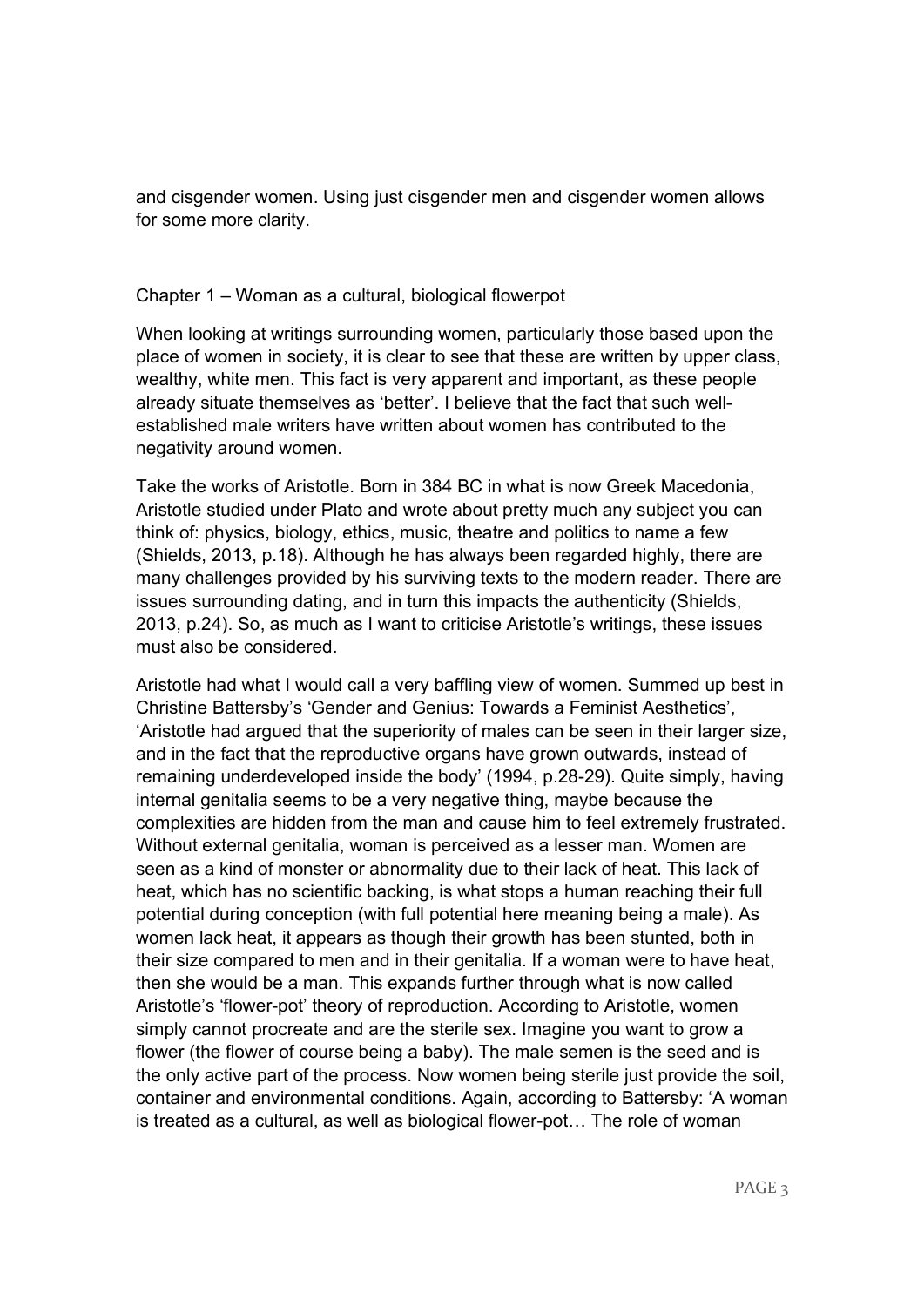within the society is like the role of her womb: she provides a suitable environment within which the best individuals (free Greek males) can flourish and perfect human civilization.' (1994, p.29). Here, Battersby is signaling that Aristotle only saw the importance of men, and that woman's only role is to create more men. Simply put, women are infertile males, and if a man were to be castrated, he would revert to the female state.

It's not just genitalia that signals the weakness of women. Women also have high voices, just like children, as women are too weak for a deep voice and a noble nature. He also believed that some aspects of women are due to social conditioning. A woman need not be weak during pregnancy, as she could change this through exercise, breath control, and visiting the temple daily. She is more emotional, more jealous, more querulous, less hopeful, more void of self-respect and needs less food. She also spends part of each month being debilitated due to her expelling of blood (Clark, 1982, p.179-182). She does not really have that much going for her.

In short, according to Aristotle, a woman is nothing more than an empty vessel, able to do nothing but be a servant to her husband and to hold his children in her womb. A lack of a penis seems to serve as nothing but a hindrance to her life.

Chapter 2 – Woman as a temple of worship

Ideas like Aristotle's can be seen in a lot of early artworks, and I believe the best way to show his ideas in action are through Ancient Greek sculptures, due to them being produced around the same time as Aristotle's writings. As I researched the artwork of the Ancient Greeks, the piece 'Aphrodite of Knidos' by Praxiteles of Athens was one which instantly stood out to me. Aphrodite, the Goddess of love, it depicted here naked and holding her robe in her hand. Her hand covers her genitals and a vessel



Figure 1 – Praxiteles, 4th Century BC. Aphrodite Of Knidos. [Sculpture]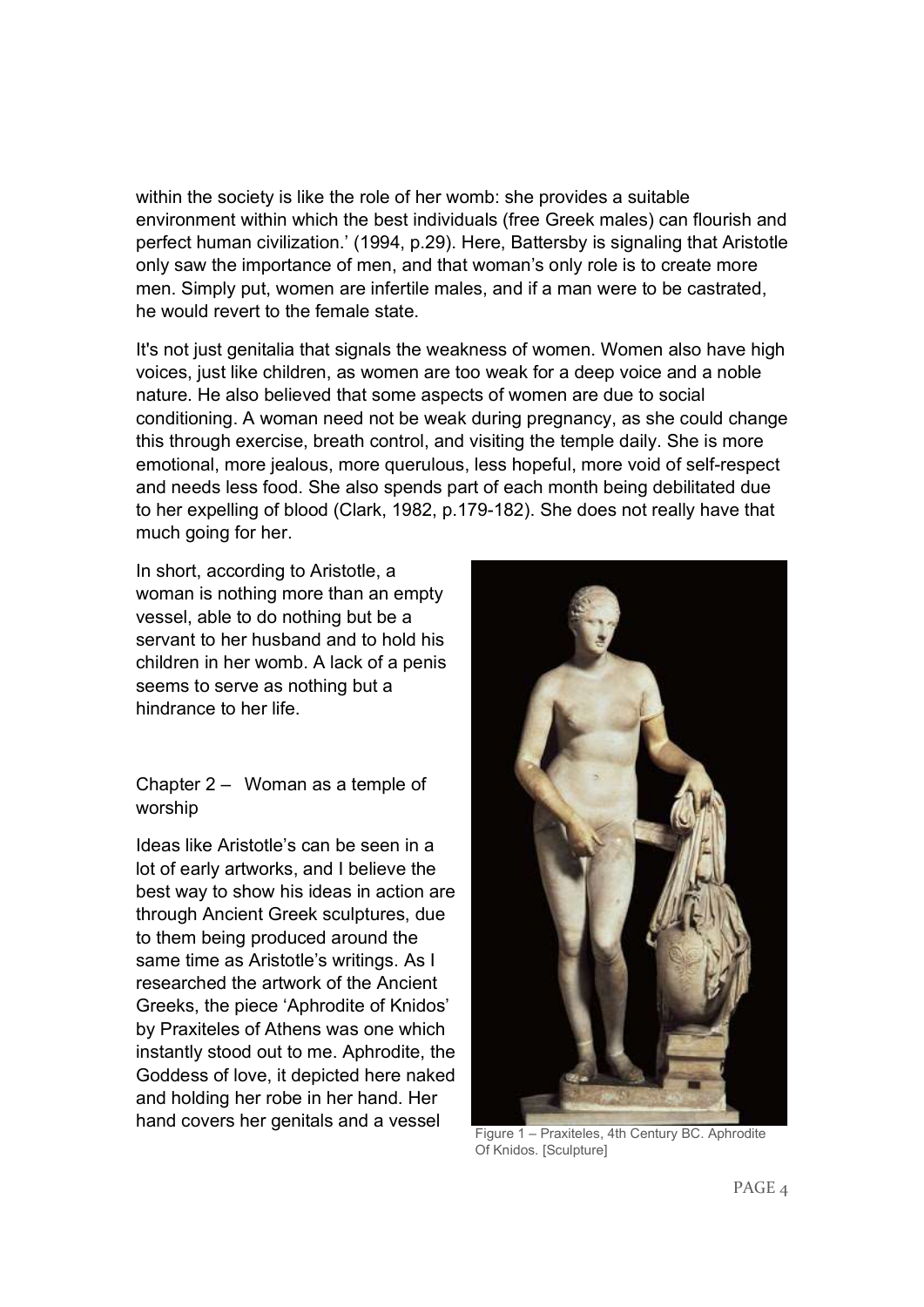is situated next to her. Presented as one of the first free-standing female nude sculpture, it sits as a piece which clearly idealises the female body (Barrow, 2005, p.348-349).

What might be most noticeable about this piece is the pose Aphrodite is placed in. This pose, which was supposedly created by Praxiteles, is called the pudica pose. Very similarly used to that of the fig leaf, the hand is placed seemingly unconsciously across the pubic area as both a method of modesty and to point towards her source of power (Howard, 1986, p290-291). But this pose also brings attention to where the hand lies, which seems to make the attempt of modesty void. As the pose draws you to the female genitalia, it is evident that there is no detail there compared to the God-like depictions of men. When it comes to the statues created of men, a lot of care and attention is brought into the genitals, as though the heighten the importance of men.

In the book 'Generations and Geographies in the Visual Arts: Feminist Readings' (edited by Griselda Pollock), Nanette Salomon the use of the pudica pose in this piece. She discussed the fact that when a survey was taken of sixth and fifth century Greek monumental figurative sculptures, it was clear that there were strong differences in gender depictions. The kouroi (athletic male youths) stood fully nude at the pinnacle of youth and heroism, while the korai (the female version), are always covered by drapery. The male body is revered as something important and beautiful, while the female remains simply something to be adorned by decoration. The penis isn't presented in any special way, similarly to how a foot or elbow would be presented, as it is not specifically about being sexually attractive. Although Aphrodite is covering herself, the drawing of her hand to her pubis reduces her to her sexuality. Even as a goddess, which you would imagine would put her above all human beings, she is left fearful of being seen and wants to hide herself, while the viewer becomes a voyeur. By covering her pubis, the area becomes the thing which the viewer wants to see most. The image of Aphrodite is both constructed and managed by a man and the centuries of repressed female nudity (2005, p.91-95). We are left at a place where even the highest form of woman is reduced to her naked body, held there by the male gaze.

The male gaze is something which arises in the majority of artworks involving women, simply because women have been led to survey themselves. As they become aware by the gaze of man, they gaze upon themselves. How a woman appears is determined by man. And thus, she becomes the object. Praxiteles made Aphrodite nude for an 'ideal' viewer, which is assumed to be a man. This relationship is still ingrained into women now and so they examine their own femininity, just as men do. Aphrodite is not just naked, but nude. To be nude is to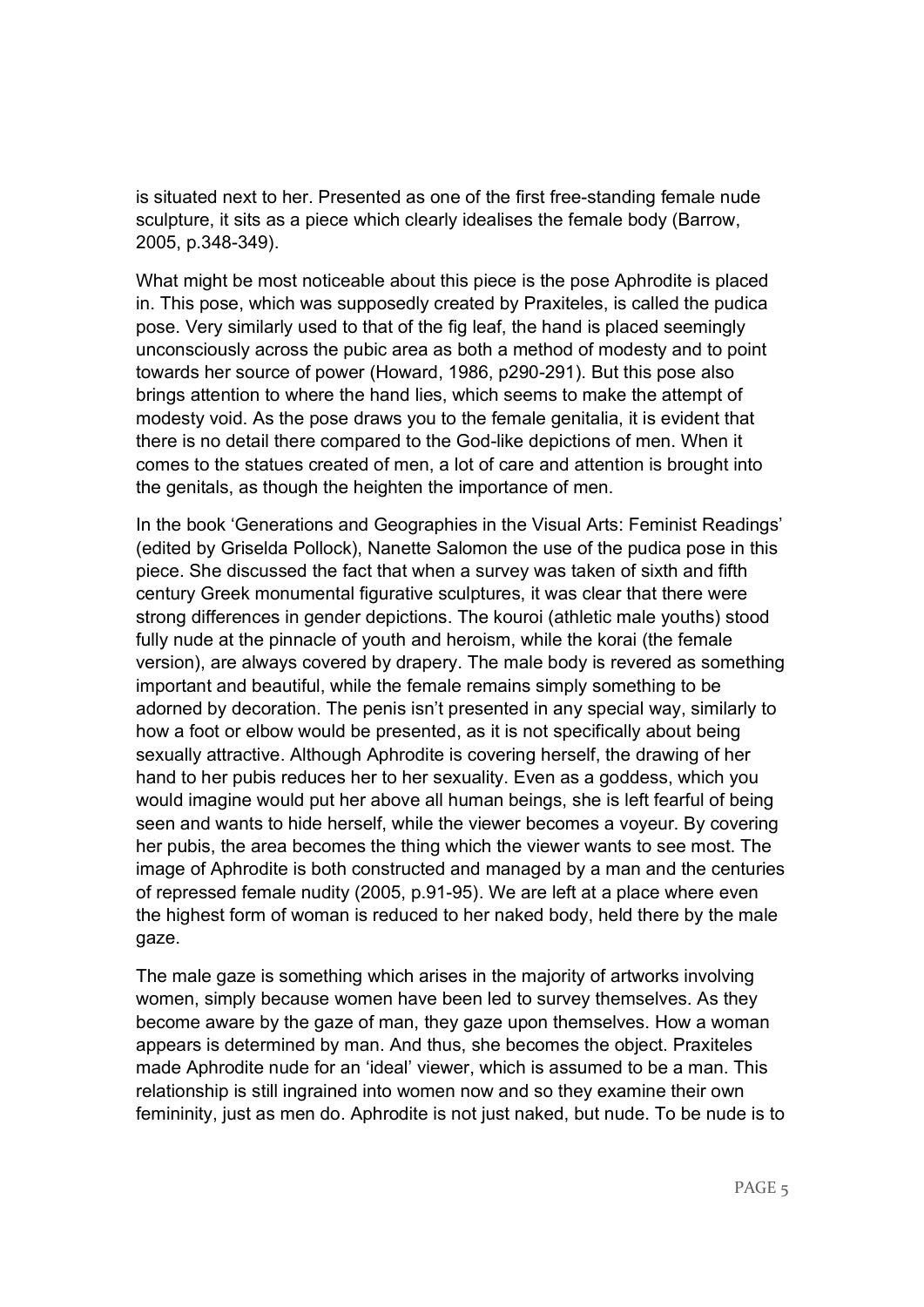be on display, to be placed in a way where everyone can look upon you and examine you. And as Aphrodite is aware of the spectator, which is known by the way she covers herself; she is not naked to herself but as the viewer sees her (Berger, 2008, p.45-64).

Luce Irigiray is a French writer known for her critiques of male philosophers, and she often critiqued Aristotle in her writing. In her book 'An Ethics of Sexual Difference', she discussed Aristotle's notion of the existence of the female gender: 'this absence of inscription of its causes and effects in the chain of casualties leads, for example, to Aristotle's notion that woman is engendered as if by accident' (1993, p.90). The existence of woman is no more than a genetic aberration or illness, with the gendering of the offspring coming from the male seed alone. Irigaray was confused by Aristotle's statement that the female seed is inactive and not necessary: 'Here is an indication that the female does not discharge semen of the same kind as the male, and that the offspring is not formed from a mixture of two semens.' (Aristotle and Peck, 1963). Here, the female is presented as something which is purely disposable.

If this view of women is true, then can it be possible for them to have a place without men and children. It appears to Irigaray that woman is the place, as some sort of vessel. But she also discussed the idea that men can also be a vessel, a place where he can receive her. In order for a man and a woman to engage in a meeting, each person must be a place or vessel. They must both have the capacity to accept each other (Freeland, 1998, p.77). The idea of women as an empty container solely designed for the penis and eventually a baby is not only harmful but reduces the female body to nothing but an object. Rather than being a subject, she is a piece of property with no basic right to autonomy or choices around sexuality and pregnancy (Freeland, 1998, p.81). This means that woman is left to be nothing. She is left to the use of man and then discarded aside.



We can also challenge the work of Aristotle through artwork, as many contemporary female artists have used their work to challenge ideas like this. Take Niki de Saint-Phalle's

Figure 2 – Saint-Phalle, N., Tinguely, J. and Ultveldt, P., 1966. Hon-En Katedral. [Plaster and Paint].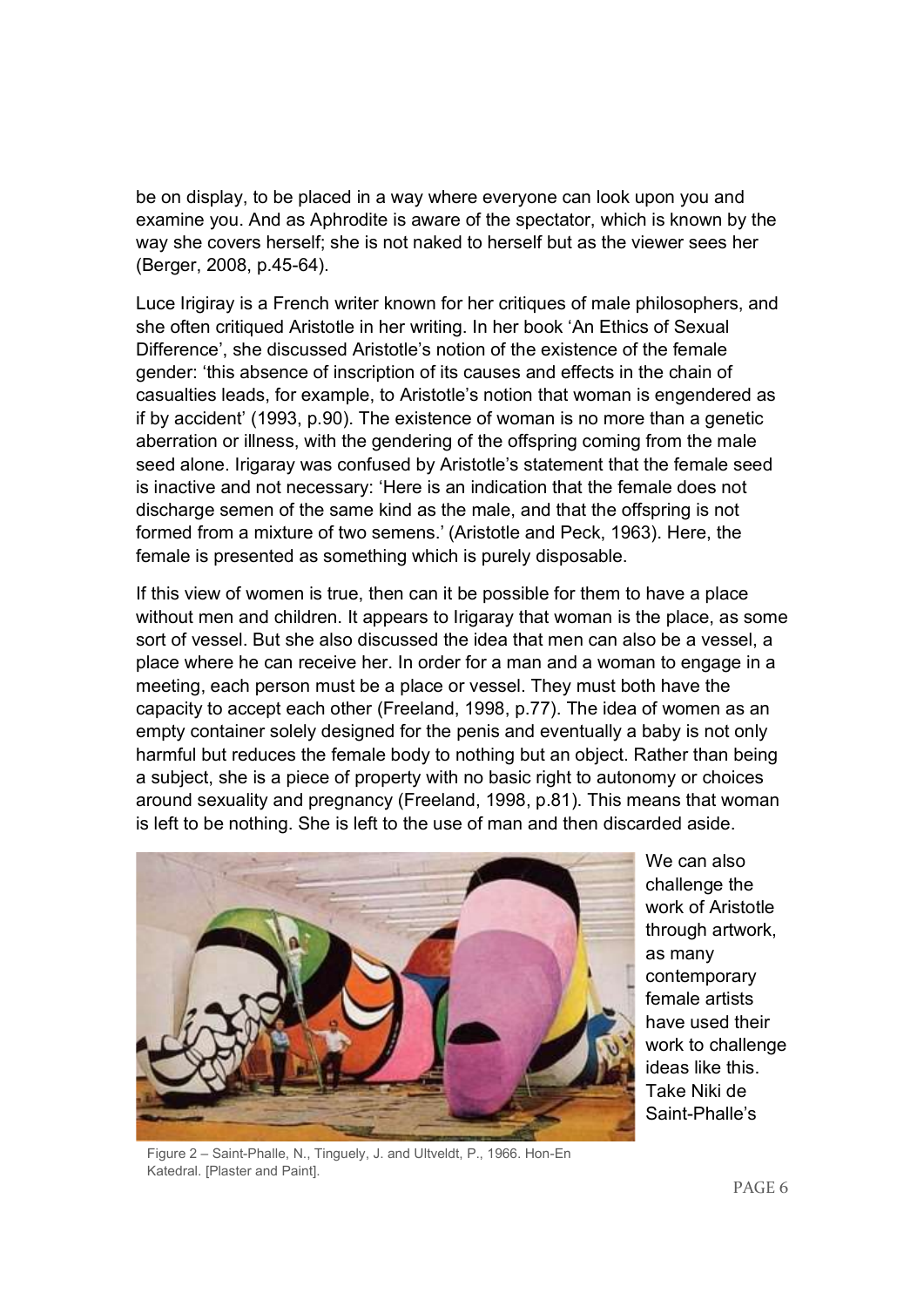piece 'Hon – en katedral' (She – a catherdral), which was a collaboration with Jean Tinguely and Per Olof Ultvedt. Sitting at a total of eighty-two feet long, 'Hon' consisted of a female figure who lay on her back with her knees in the air and feet planted firmly on the ground (Chadwick, 1990, p.312). Visitors were encouraged to enter her body through her vagina. As they entered, they found an art gallery, a movie theatre playing a Greta Garbo film a planetarium and a milk bar in her right breast. There was even a terrace at the top of her pregnant stomach which visitors could use to view those entering (Dossin, 2010, p.33). The milk bar in the right breast feels very significant to me. Saint-Phalle does not deny the fact that women are expected to give birth and raise children, however, the addition of every other place of entertainment shows that this is not all women are able to do. Here, woman is no longer an empty vessel like Aristotle believed but a temple which honours female divinity and pleasure and moves from an object of voyeuristic viewing to a place of tactile pleasure.

I chose this piece specifically because it is a sculptural representation of a woman which is not made by a man. Unlike Praxiteles' 'Aphrodite of Knidos', this piece may not be medically realistic, but it is a more accurate to what women are actually like (which is the complete opposite of what Aristotle wrote about). Hon sits in a position opposite to Aphrodite. She lies on her back with her legs spread apart, welcoming people to the area that Aphrodite hides. It becomes something which is not shameful because Hon decides to show that part of herself. While Aphrodite was reduced to nothing more than an object of male desire, Hon used her body as a weapon, by shifting from just a body to a temple to worship women (Antille, 2013, p.76-77).

Hon being compared to a cathedral is something that differs herself from most artworks. While man has God to compare himself to, woman has nothing to mirror herself against. The phallocentric structures that are in place means that man creates the representation of woman and projects it upon her. To Irigaray, woman has rarely ever used her body as a spiritual weapon (Robinson, 2006, p/170-171). In her essay Divine Woman, Irigaray wrote, 'the only diabolical thing about woman is their lack of a God and the fact that, deprived of God, they are forced to comply with models that do not match them, that exile, double, mask them, cut them off from themselves and from one another.' (2015). So, to become divine, they must make themselves into the image of God, which due to the lack of a female God is a man (with a man being Aristotle's ideal human being). Not only does Hon remove herself from the model set out for her, which is a body simply to be gazed upon, but she becomes divine in her own terms. As a cathedral, she is brought closer to God without becoming him.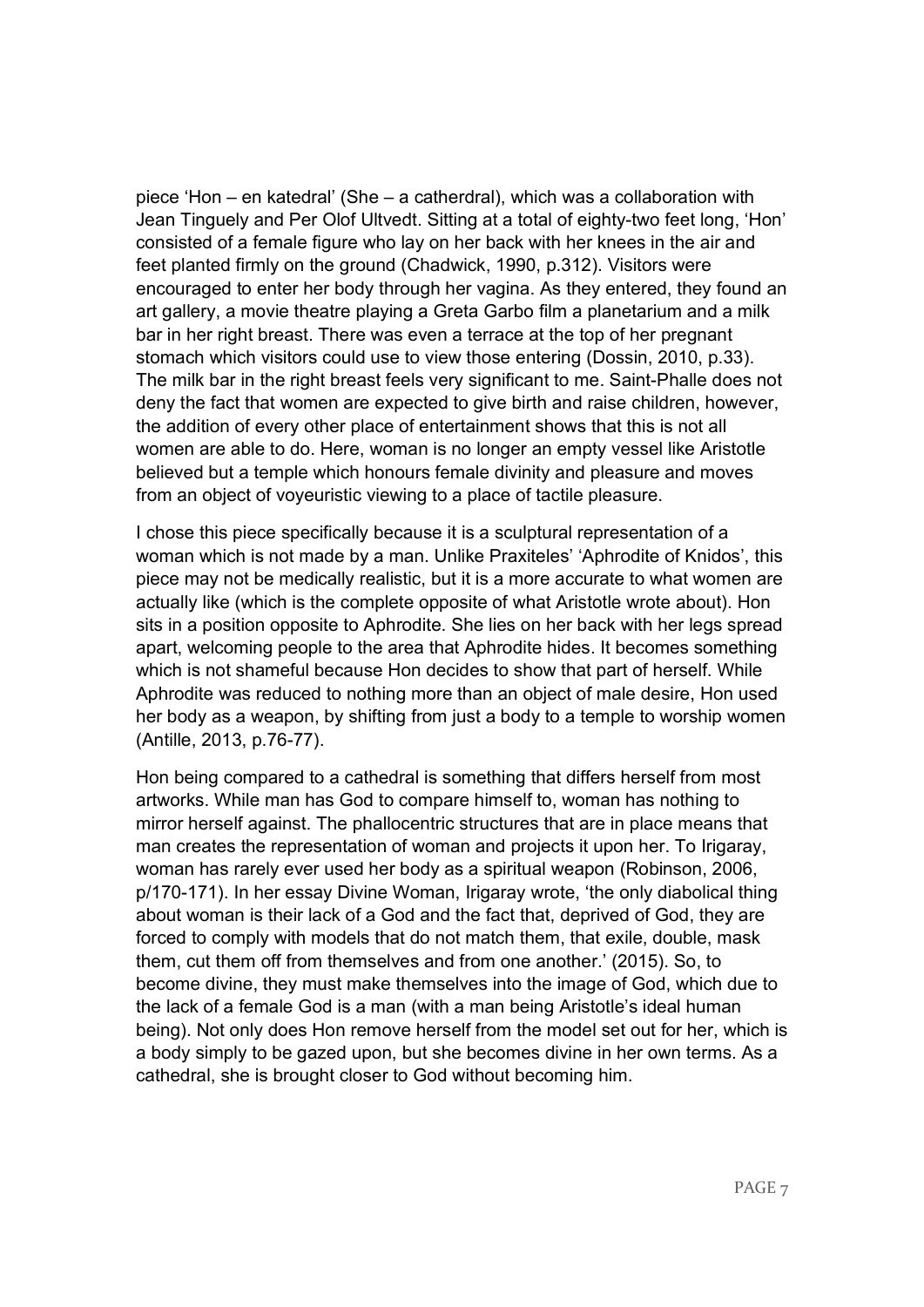Hon is an example of how woman being a vessel is not necessarily negative. Rather than presenting herself as empty and at the will of man, she is full and focused on pleasure. Even when she has children she is not simply just a container for them to grow but a 'womb, earth, factory, bank' (Irigaray, 1985, p.18). According to Irigaray, woman is a place, but not for herself: 'She is supposed only to be a container for the child, according to one moral position. She may be a container for the man. But not for herself' (1993, p.37). While she is a vessel, the definition doesn't fit the complexities she holds. She must contain the child and the man in different ways: the child is held within her, the man in a sense enters to aim towards the first place. But there is no way she can be a container for herself. While the child is in the womb, and the penis in the woman as long as she allows, the woman is in the house. This is different to living in a body as the real place is inside of her. Place exists as both bodily organs and a vessel, meaning she is both woman and mother (1993, p.37-45).

This is why Hon is so fascinating. As well as being a vessel full of people and pleasure, she also has no place for herself. Even though she is in a gallery space, she is not contained in the same way. In a sense she is above the space, existing in her own sense.

#### Chapter 3 – Woman as a passive secondary

Although they may seem like worlds apart, Aristotle and Freud are actually very similar in their views. The jump in time period is something which almost put me off talking about the two of them in the same text, but it clearly shows a lack in advancement in the understanding of women. And, like Aristotle, I do not agree with a single word Freud writes. While he is problematic, his contribution to psychoanalytic sciences have been very important.

For those not familiar with the work of Sigmund Freud I will provide a brief summary. Born in 1856, Freud has become one of the most notable names in the science of psychoanalysis (Tansley, 1941, p.247). Psychoanalysis, quite simply put, places all humans as controlled by unconscious thoughts and memories, and focuses on ideas of 'patriarchal power, repression, resistance, knowledge, sex and castration.' (Sayers, 1992, p.3).

I believe that the most accurate depiction of Freud's opinion of women comes from his lecture 'Femininity' (1932). As a man, Freud feels the need to comment on what women are and similar to Aristotle, refers to femininity as 'passive' and masculinity as 'active': 'the male sex-cell is actively mobile and searches out the female one, and the latter, the ovum, is immobile and waits passively.' (Freud et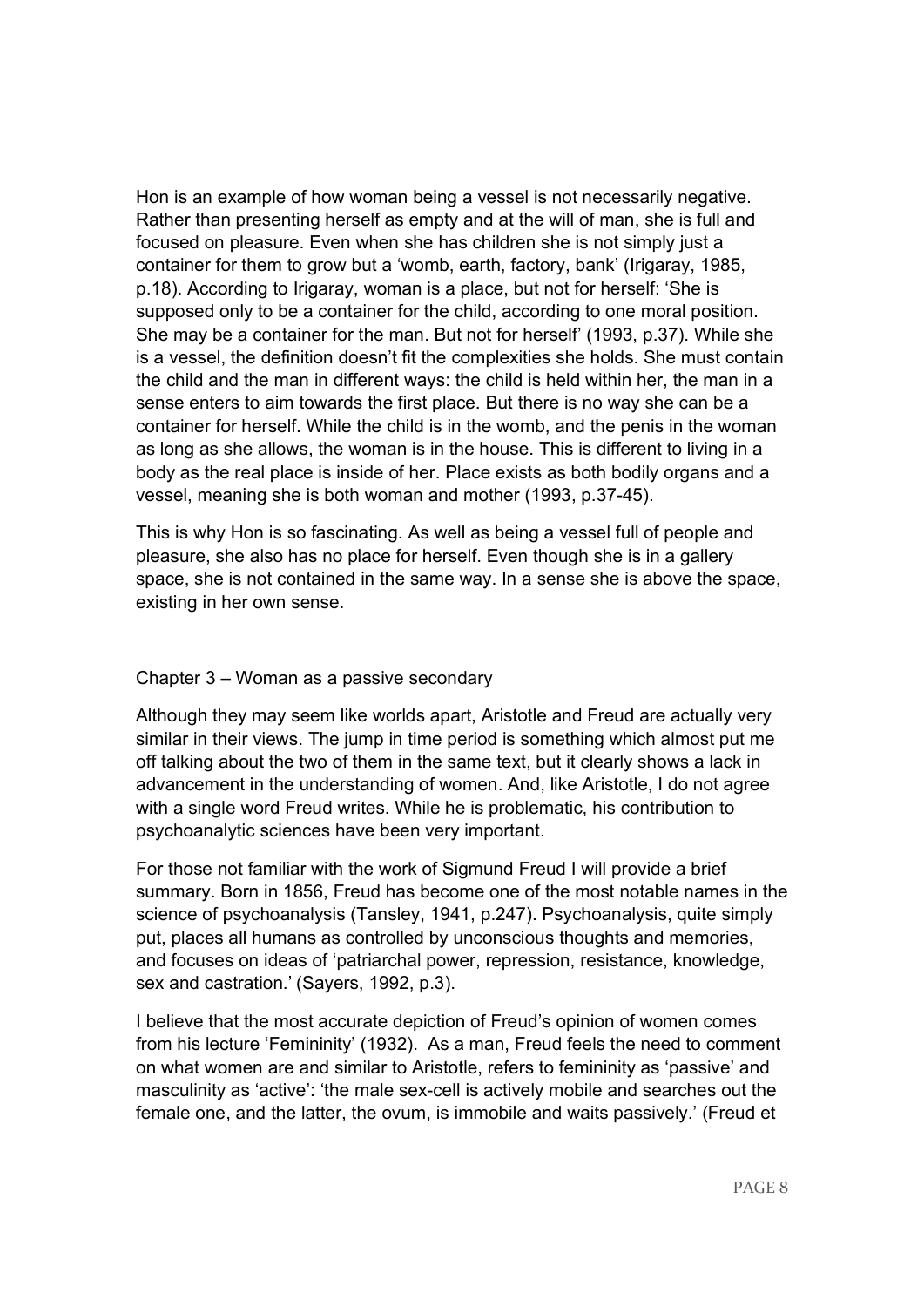al., 1964, p.114). Although he does go on to explain that women can 'display great activity in various directions' (Freud et al., 1964, p.115), this seems to only be in terms of nursing a child. From the start, little girls are expected to be passive, and have total control of herself (such as her faeces), which is why this leniency Freud has leaves me confused. How could a woman be perceived as active when she is expected to be so passive? Maybe, activeness can only be achieved post the penetration of men and the loss of virginity. As little girls are always expected to be passive and mature, they could never surely reach a state of activeness. Or perhaps, women only lack activeness in the eyes of Freud because that's what they are told to be.

This passivity, which also manifests itself as a characteristic of being secondary to men, is not the only way women are placed as being lower. As Freud himself put it: 'girls hold they mother responsible for their lack of penis and do not forgive her for their bring thus put at a disadvantage' (Freud et al., 1964, p.124). As little girls begin to notice those around them, particularly the genitalia of others, it becomes clear to them that something must be wrong. This leads to penis envy, along with a belief she has been castrated. She believes that her mother refused her of a penis, and now she expects this from her father. So, not only is the male father figure being put at a higher position due to his ability to in what I can only explain as to 'give a penis', but the female mother figure is reduced to a symbol of unsatisfaction (1964, p.126-128). As the girl grows up and has her own children, she herself becomes that symbol.

So where does this leave women in the community? Envious of men, angry at their mothers, desperate for a penis-baby and doomed to be eternally house bound.



Chapter 4 – Woman as a strong, powerful entity of envy

One piece heavily influenced by the writings of Freud is 'Un Chien Andalou' (Salvador Dalí and Luis Buñuel, 1928), which is often referred to as 'one of the most universally acclaimed films

Figure 3 – Buñuel, L. and Dalí, S., 1929. Un Chien Andalou. [Silent Film].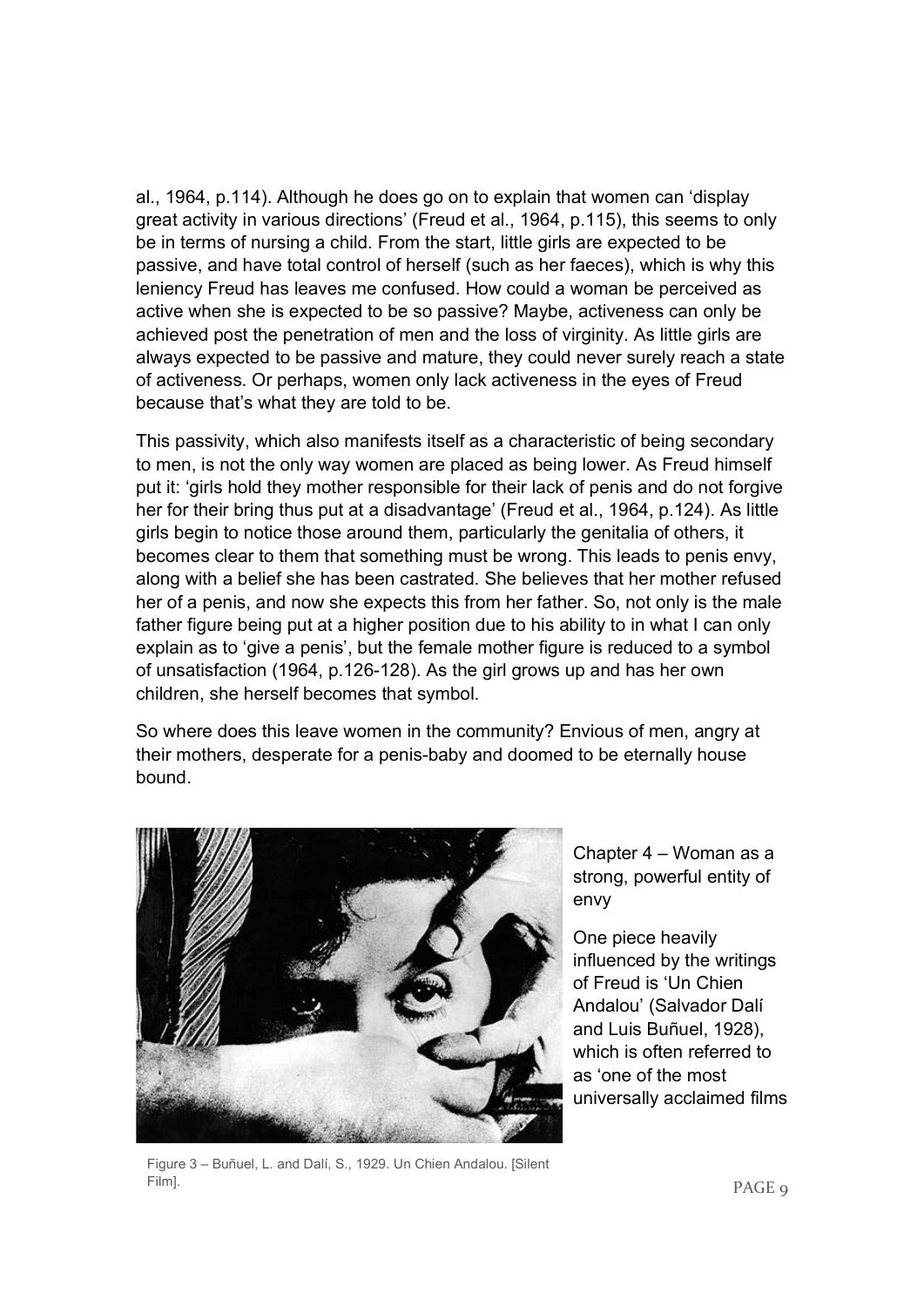```
in cinema history' (Lopez, 2001, p.35).
```
When watching the film, it is apparent that the symbolism of hands is something pivotal, especially the fact that all of the hands belong to men. These hands, whether wounded or severed, speak to Freud's theory surrounding castration and the unconscious fear of it (Stent, 2011, p.38). This phobia of castration is one which emerges during childhood. Little boys discover their penis and determine that it is a source of pleasure, as well as assuming that everyone has one. Once they realise what castration is, they see the little girls around them and are faced with a fear of what can happen to them. Little girls, on the other hand, see their clitoris and it becomes a symbol of inferiority (Stafford-Clark, 1967, p.94-95). From the get-go, there feels as though there is such a strong emphasis on the unimportance and undesirable nature of the female genitalia, which ultimately becomes a lack of penis (Stent, 2011, p.39).

The death of the androgynous figure by car becomes a key event in the film. The man watching from the window seems to be turned on by this event, and so lunges at the woman next to him and gropes her breast. This act of sexual assault is a result of convention and society. The act of androgyny is prevented and destroyed by society (in place of the policeman and the car) and awakens heterosexual desire. When his advances are rejected and he is shut out of the room, we enter a rather maternal section of the film. As the mother figure sees her son in bed, 'the room becomes the symbolical representation of the maternal womb from which the child is removed by the violence of the father' (Lopez, 2001, p.45). We are faced with a state where sexual force is not currently under control and is opposed to the norm, as the son is presented in female and male clothing. This changes however when the father punishes him and introduces him to education. The education symbolises societal norms which are pushed upon everyone, and the apparent need for hierarchy among men and women. With the influence of society, it is not feasible that the son should wear both male and female attire and should establish himself as a man.

Throughout the film, women are placed in the community as a threat towards men. This is particularly evident in the final still of the film, where a couple is halfburied in the sand. They appear motionless and are covered in ants. We appear to have come to the final stage of procreation and enter into an inescapable cycle. Not only does the child become a new husband, but he is left to face the same dangers as his father before him. As the male succumbs to the seductions of the female, his identity is taken away and his enters the cycle which ends in his death (Lopez, 2002, p.47).

Sometimes I feel as though there is far too much respect for Freud. Although that may seem harsh, he helped to establish a branch of psychology that relies too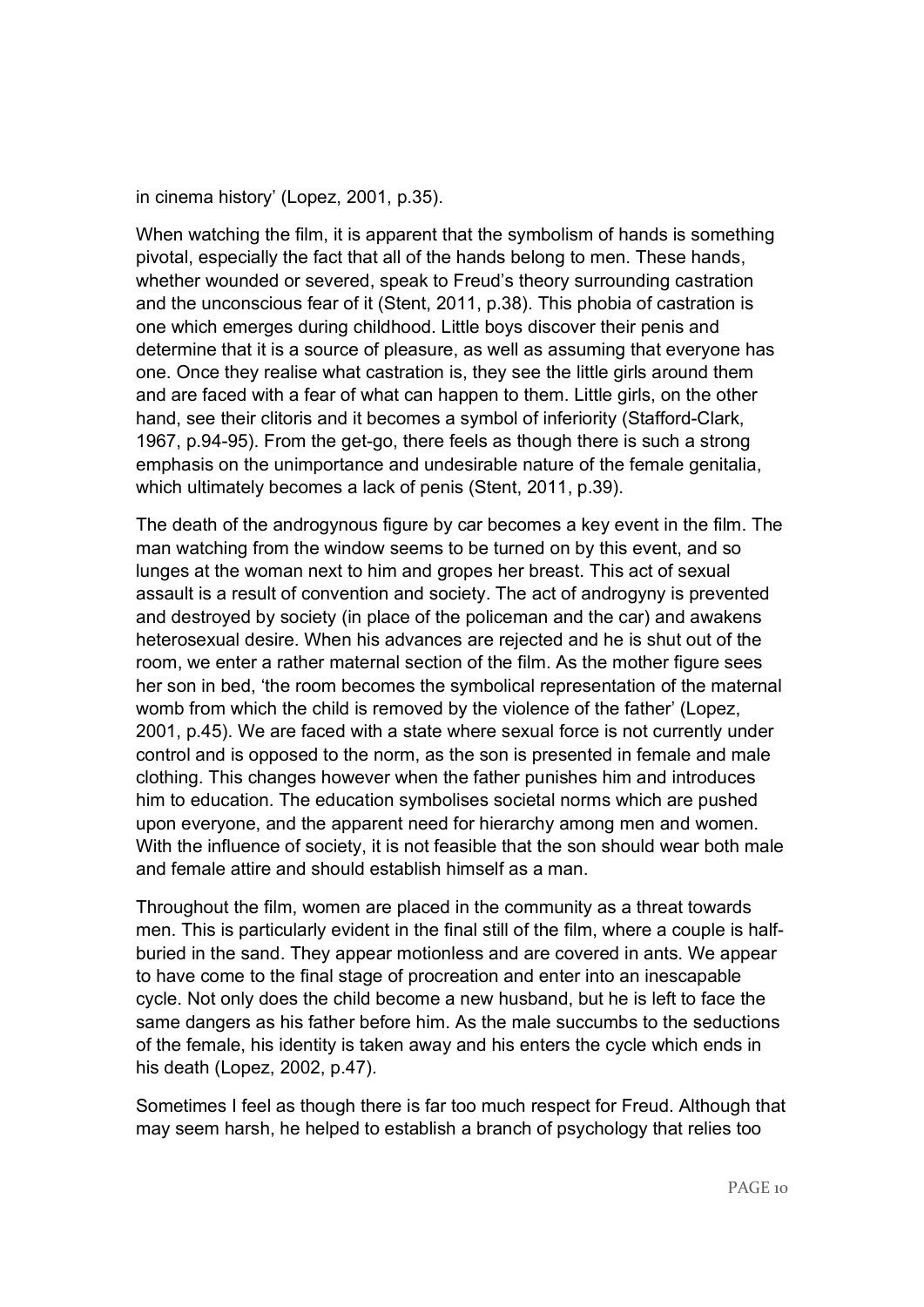heavy on data which is not even there. Although I do not feel a particular affinity to psychoanalysis, I do resonate somewhat with the ideas of Karen Horney, and her constant criticism of Freud's work. I was brought to the attention of the work of Horney through Janet Sayer's 'Mothering Psychoanalysis'. This text focuses on the revolution of psychoanalysis: 'once patriarchal and phallocentric, it is now almost entirely mother-centred' (1992, p.3). Horney came from a place which completely debunked Freud's theory: she loved her mother. This may not seem like such an abstract concept, but it allowed Horney to discuss Freud's work and 'abandon Freud's theory of the unconscious and infantile sexuality altogether' (1992, p.85).

What Horney particularly disagreed with was Freud's idea of 'penis envy', and instead formed her own theory around 'womb envy'. Men, as a group, have forced an inferiority upon women by making themselves the enviable sex. This inferiority is placed on them as men do not want to show their envy of women for having a womb. Horney learnt this through analysing men and was surprised by 'the intensity of this envy of pregnancy, childbirth, and motherhood, as well as of the breasts of the act of suckling' (Horney, 1976, p.60-61). From when they are young, men have the perfect idea of what a woman and a mother should be. She should not only be nurturing and self-sacrificing but should also fulfil man's every need and expectation. When the man cannot become this himself, he is left bitter and turns to give birth to a culture where women are excluded. The envy of motherhood is lessened by the overvaluing of male genitalia. And from there, penis envy is forced upon women. Not only does man undervalue the place of woman, but also creates a sense of fear around her. A boy's mother is the first woman he will see naked and it is probably one of the first times he will acknowledge the existence of the female genitalia. According to Horney, the young boy judges his penis and sees it as too small for his mother. From then on, a sense of fear is created around the vagina as it caused such ridicule and rejection. This fear of rejection follows them into later life (Sayers, 1992, p.101- 104). So, in turn, penis envy has been fabricated and culturally ingrained into women to raise the status of men and increase the value of the penis.

While women can take part in masculine activities without losing their female identity, this is not the same for men. Men are the norm while woman are the deviance. By devaluing the vagina and womb, men are able to protect themselves from losing their sense of masculinity and so both motherhood and womanhood becomes a feature of the secondary nature of woman (Bayne, 2011, p.151-160).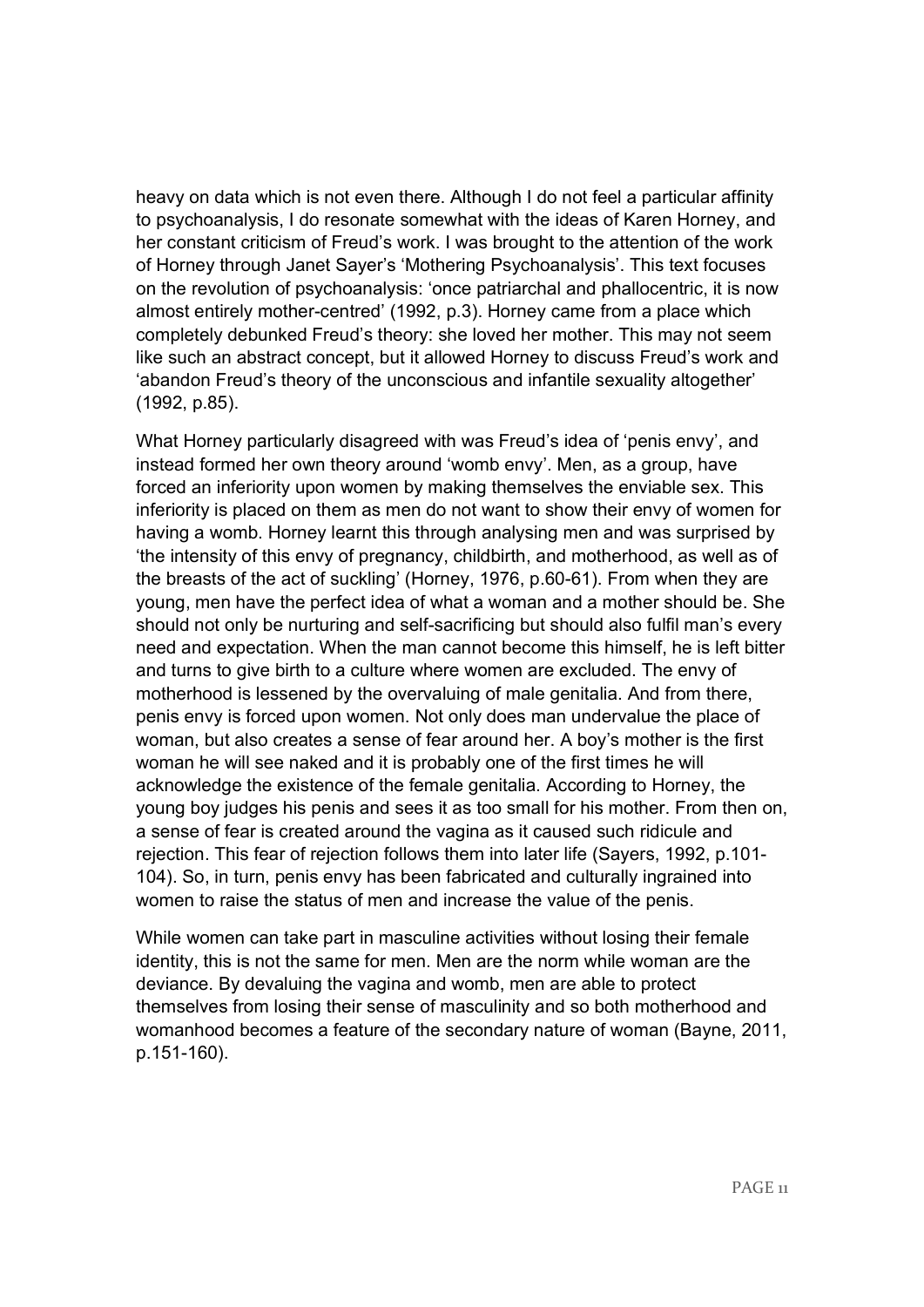Female surrealist Leonor Fini was known for her powerful and erotic depictions of women. In the piece, Fini is presented as ruling over a group of sphinxes in her role as the shepherdess, set in an apocalyptic landscape. The myth of the sphinx is something which was often depicted by surrealists, as she channeled ideas of forbidden desire, selfquestioning and the fantasy of femme fatale. It is also something which Freud had discussed in his work. The sphinx to him symbolised forbidden sexuality and threatening femininity. Fini's sphinx took on a different meaning to the male



surrealists, who traditionally followed Freud's logic. The Egyptian sphinx she presented in her works was not only a mistress of riddles but a guardian of life, rather than just a threat of death. This depiction of the sphinx is a proto-feminist icon (Mahon, 2013, p.1-6). By placing them in the apocalyptic landscape surrounded by decay, they are linked to the idea of new life springing from the deterioration (Grew, 2015, p.8). Figure 4 – Fini, L., 1941. La Bergère Des Sphinx. [Oil on Canvas].

The positioning of Fini as the guardian is also important. As the shepherdess, she wears armour which barely covers her abdomen. Although it resembles a chastity belt, the manner in which she straddles the crook creates a sense of sexual prowess. What is also apparent is the appearance of sterility. Not only is the armour acting as a barrier to her vagina, but she is also surrounded by symbols of destruction: the bones, the eggshells and the severed flower heads, as well as the sphinxes. Although the sphinxes represent both life and death, and the other symbols have been ruined for the result of renewal, there is a sense that the creation is not through procreation. As the shepherdess is not involved in reproduction in the traditional sense, she becomes a symbol of ambiguity to traditional society (Grew, 2015, p.7) Through this work, Fini is reversing the gender roles and making women active rather than passive. The shepherdess is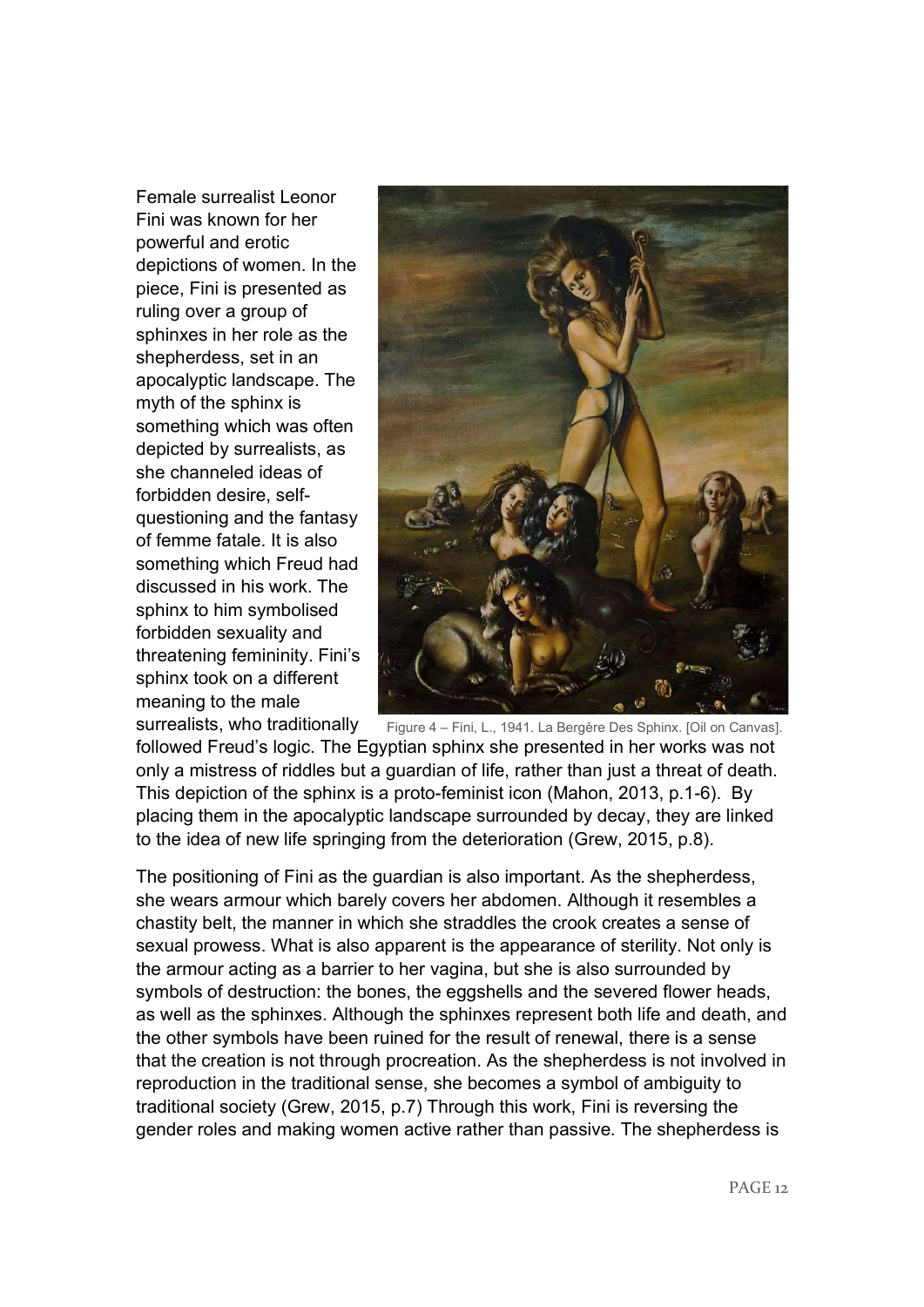becoming an active member of the reproduction process, which is something that Freud was against.

The female figures depicted in this piece mirror the ideas that Horney tried to convey. The shepherdess, who mirrors a mother-like figure, is strong, powerful and could also be perceived as scary, just like how the mother appears to the young boy. And, just like men have devalued women, the sphinx has been reduced to a symbol of feminine sexuality, which is often looked down upon. Unlike 'Un Chien Andalou', especially the scene where the woman is sexually assaulted, the female figures in this piece are choosing to express their bodies and allow people to look upon them. Similarly, to Saint-Phalle's piece, the characters remove themselves from the male gaze and allow themselves to be viewed on their own terms.

## **Conclusion**

Both Aristotle and Freud act as voices for devaluation of the female body and even though many other men have expressed their opinions on women, their status as prominent historical figures pushes them to be more visible and ultimately more respected in their views. However, despite my disagreement, they were products of their time and will still always be prevalent, even if society seems to have moved passed the ideal view of woman.

Both thinkers sit at a place where their views are held quite high, along with the everyday sexism still experienced by women. Aristotle being one of the ancient philosophers and Freud being the founder of psychoanalysis means that their ideas are still being taught regularly.

I feel as though female thinkers should be taught more, to break down the ideas of binaries and the structure of being a woman. Luce Irigaray in my eyes has the perfect ideas. She acknowledges that women will inevitably be a place for men and children but that she must also find a place for herself. Her ideas don't discredit those who want to follow the traditional ideas of motherhood, as well as those who want to forge a less out-of-date path. Although imperfect, Karen Horney is able to destroy Freud's ideas of femininity so that you see that the superiority of men has been fabricated by men to hide their own envy. The overvaluing of the male genitalia comes from fear and lower self-worth.

What I also struggled with was the lack of information surrounding Niki de Saint-Phalle and Leonor Fini. While there were plentiful writings on Praxiteles, Dalí and Buñuel, very few had written about the female artists which seems to be a regular occurrence. This reinforces exactly what I have been discussing: that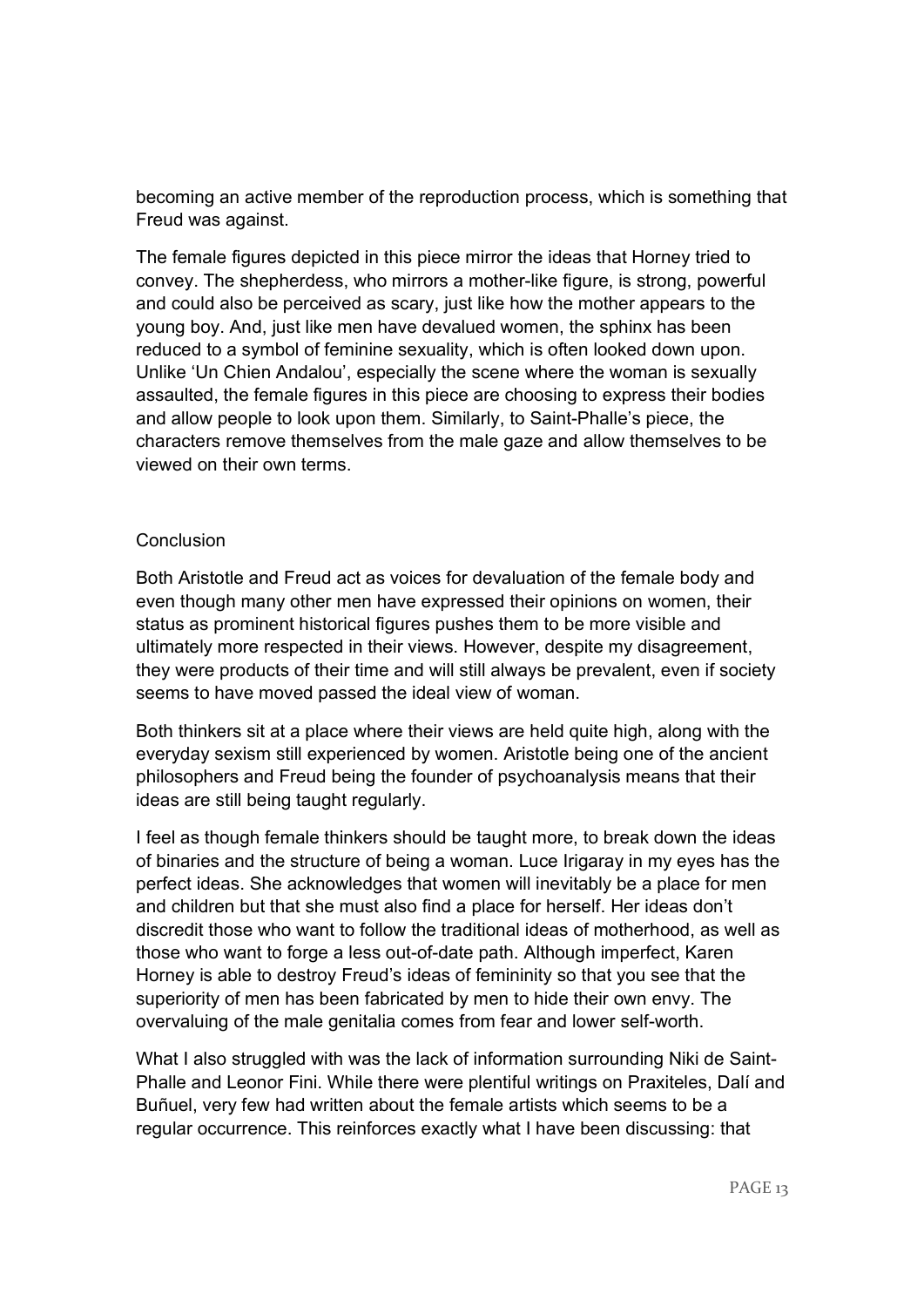women are a secondary to men. Praxiteles presented woman as nothing more than the subject of the male gaze, fully aware of her sexual prowess but desperate to shield it from oncoming glances. Dalí and Buñuel were very similar in their thinking. Woman was still presented as an object to be looked at and touched but she was also a threat to man through her seductive power. I find Saint-Phalle's work much more compelling because she acknowledges that women will have children, but this doesn't have to be her only function. Her body is not simply an empty vessel to be filled with a penis and a foetus. She is much more focused on pleasure. Rather than being purely a symbol of threat, Fini's woman is more centered around being powerful and bringing life from deterioration, a symbol of activeness.

So, now I leave you. I must remind you that picking up my fictional children from school has to take priority and although sitting here and writing has been fun, it seems to have removed me from the reality of womanhood. Maybe Aristotle and Freud were right. Perhaps I am an empty vessel whose only personality trait is being a fictional mother under the rule of my fictional husband. But maybe one day the constraints will be broken down and being a woman won't depend on having a womb fit for the planting of the male seed.

Word Count: 5605

# Bibliography

Antille, B., 2013. 'HON—en katedral': Behind Pontus Hultén's Theatre of Inclusiveness. Afterall: A Journal of Art, Context and Enquiry, [online] 32, pp.72- 81. Available at: <https://www.jstor.org/stable/10.1086/670183> [Accessed 16 November 2020].

Aristotle and Peck, A., 1963. Generation Of Animals. Cambridge: Harvard University Press, pp.97-98.

Barrow, R., 2005. From Praxiteles to de Chirico: Art and reception. International Journal of the Classical Tradition, [online] 11(3), pp.344-368. Available at: <https://www.jstor.org/stable/30221988> [Accessed 31 October 2020].

Battersby, C., 1989. Gender And Genius: Towards A Feminist Aesthetics. London: The Women's Press, pp 28-29.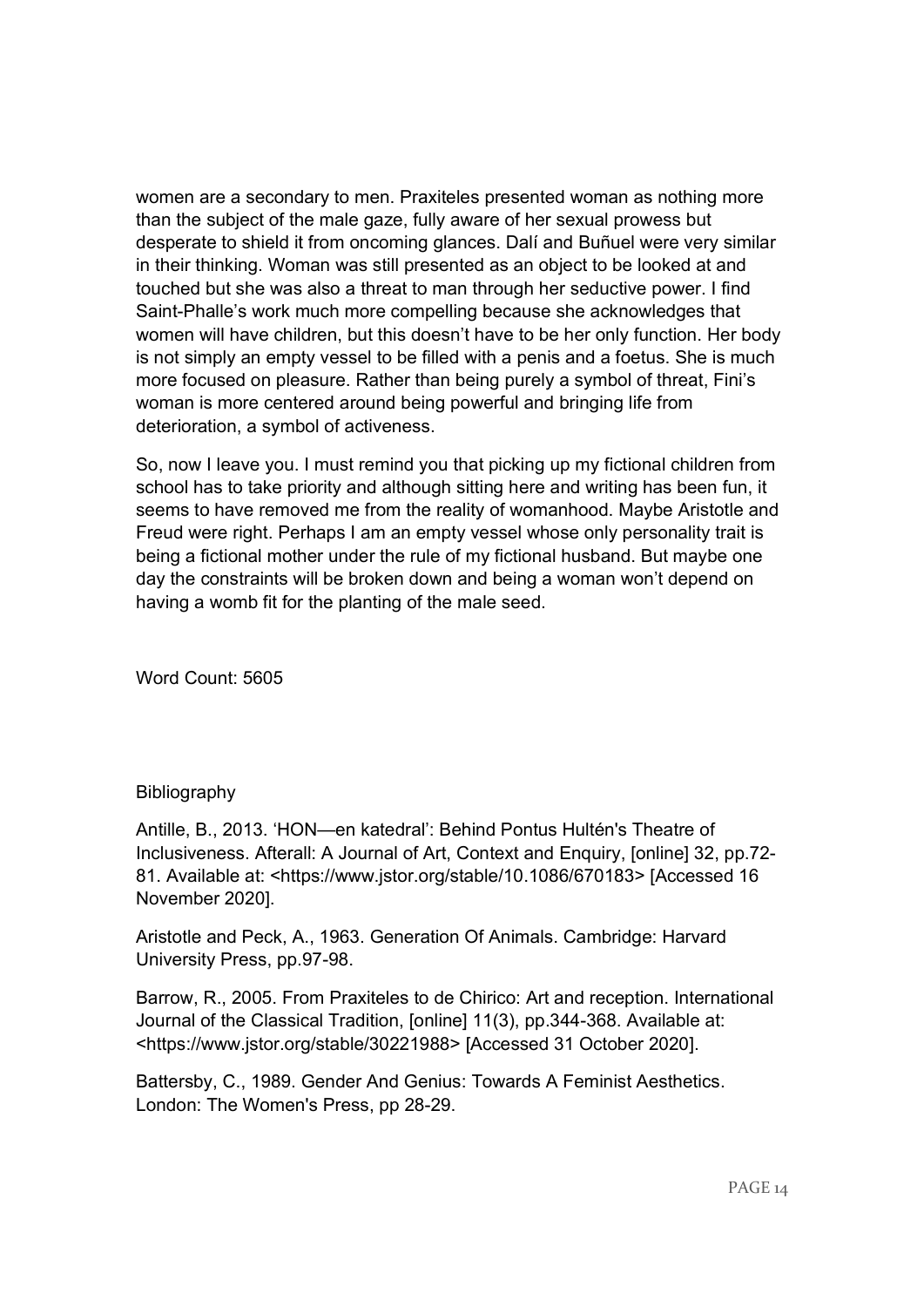Bayne, E., 2011. Womb envy: The cause of misogyny and even male achievement? Women's Studies International Forum, [online] 34(2), pp.151-160. Available at:

<http://www.sciencedirect.com/science/article/pii/S0277539511000252> [Accessed 17 November 2020].

Berger, J., 2008. Ways Of Seeing. 29th ed. London: British Broadcasting Corporation, pp.45-64.

Berti, E., 2011. The Contemporary Relevance of Aristotle's Thought. Iris: European Journal of Philosophy & Public Debate, 3(6), pp.23-24.

Chadwick, W., 1990. Women, Art, And Society. London: Thames and Hudson Ltd, p.312.

Clark, S., 1982. Aristotle's Woman. History of Political Thought, [online] 3(2), pp.177-191. Available at: <https://www.jstor.org/stable/26212233> [Accessed 17 November 2020].

Dossin, C., 2010. Niki de Saint-Phalle and the Masquerade of Hyperfemininity. Woman's Art Journal, [online] 31, pp.29-38. Available at: <https://www.researchgate.net/publication/261965606\_Niki\_de\_Saint-Phalle and the Masquerade of Hyperfemininity> [Accessed 1 November 2020].

Freeland, C. ed., 1998. Feminist Interpretations Of Aristotle. Pennsylvania State University Press, pp.77, 81.

Freud, S., Strachey, J., Freud, A., Strachey, A. and Tyson, A., 1964. The Standard Edition Of The Complete Psychological Works Of Sigmund Freud: Volume XXII. London: The Hogarth Press, pp.112-135.

Garry, A., Irigaray, L. and Pearsall, M. ed., 2015. Women, Knowledge, And Reality: Explorations In Feminist Philosophy. New York: Routeledge.

Grew, R., 2015. States Of Transition: The Femme Fatale In The Art Of Fernand Khnopff And Leonor Fini. [eBook] Loughborough University, pp.7-8, Available at: <https://repository.lboro.ac.uk/articles/States\_of\_transition\_the\_femme\_fatale\_in the art of Fernand Khnopff and Leonor Fini/9336089/files/16944239.pdf> [Accessed 14 November 2020].

Horney, K., 1976. Feminine Psychology. New York: Norton, pp.60-61.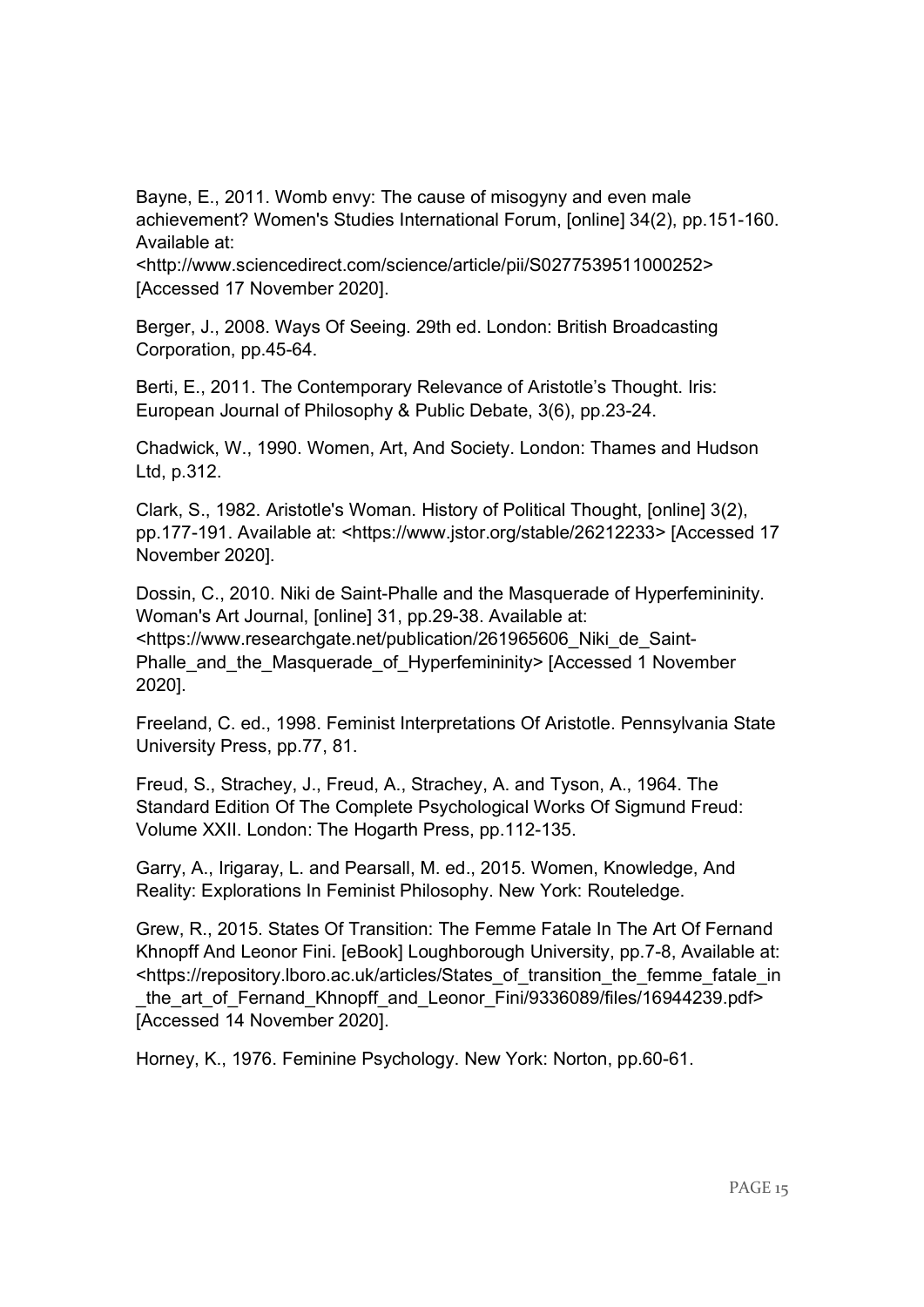Howard, S., 1986. Fig Leaf, Pudica, Nudity, and Other Revealing Concealments. American Imago, [online] 43(4), pp.289-293. Available at: <https://www.jstor.org/stable/26303941> [Accessed 31 October 2020].

Irigaray, L., 1985. Speculum Of The Other Woman. 5th ed. Ithaca, N.Y.: Cornell Univ. Press, p.18.

Irigaray, L., 1993. An Ethics Of Sexual Difference. 18th ed. New York: Cornell University Press, pp.37-45, 90.

Lopez, I., 2001. Film, Freud, and Paranoia: Dali and the Representation of Male Desire in An Andalusian Dog. Diacritics, [online] 31(2), pp.35-48. Available at: <https://www-jstor-org.ezproxy.bcu.ac.uk/stable/1566278?pqorigsite=summon&seq=1#metadata\_info\_tab\_contents> [Accessed 17 October 2020].

Lothane, Z., 2006. Freud's legacy--is it still with us?. Psychoanalytic Psychology, [online] 23(2), pp.285-286. Available at: <https://search-ebscohostcom.ezproxy.bcu.ac.uk/login.aspx?direct=true&db=pdh&AN=2006-05420-005> [Accessed 17 December 2020].

Mahon, A., 2013. La Feminité triomphante: Surrealism, Leonor Fini, and the Sphinx. "Wonderful Things":Surrealism and Egypt, [online] 19(1), pp.1-20. Available at:

<https://ir.uiowa.edu/cgi/viewcontent.cgi?article=1274&context=dadasur> [Accessed 14 November 2020].

Pollock, G. ed., 2005. Generations And Geographies In The Visual Arts: Feminist Readings. Routledge, pp.90-95.

Robinson, H., 2006. Reading Art, Reading Irigaray. London: I.B. Tauris, pp.170- 171.

Sayers, J., 1992. Mothering Psychanalysis. London: Penguin Books, pp.3, 85, 101-104.

Shields, C., 2013. Aristotle. [eBook] London: Taylor and Francis Group, pp.18, 24. Available at:

<https://ebookcentral.proquest.com/lib/bcu/reader.action?docID=1596880> [Accessed 1 November 2020].

Stafford-Clark, D., 1967. What Freud Really Said. 2nd ed. Harmondsworth: Penguin Books, pp.94-95.